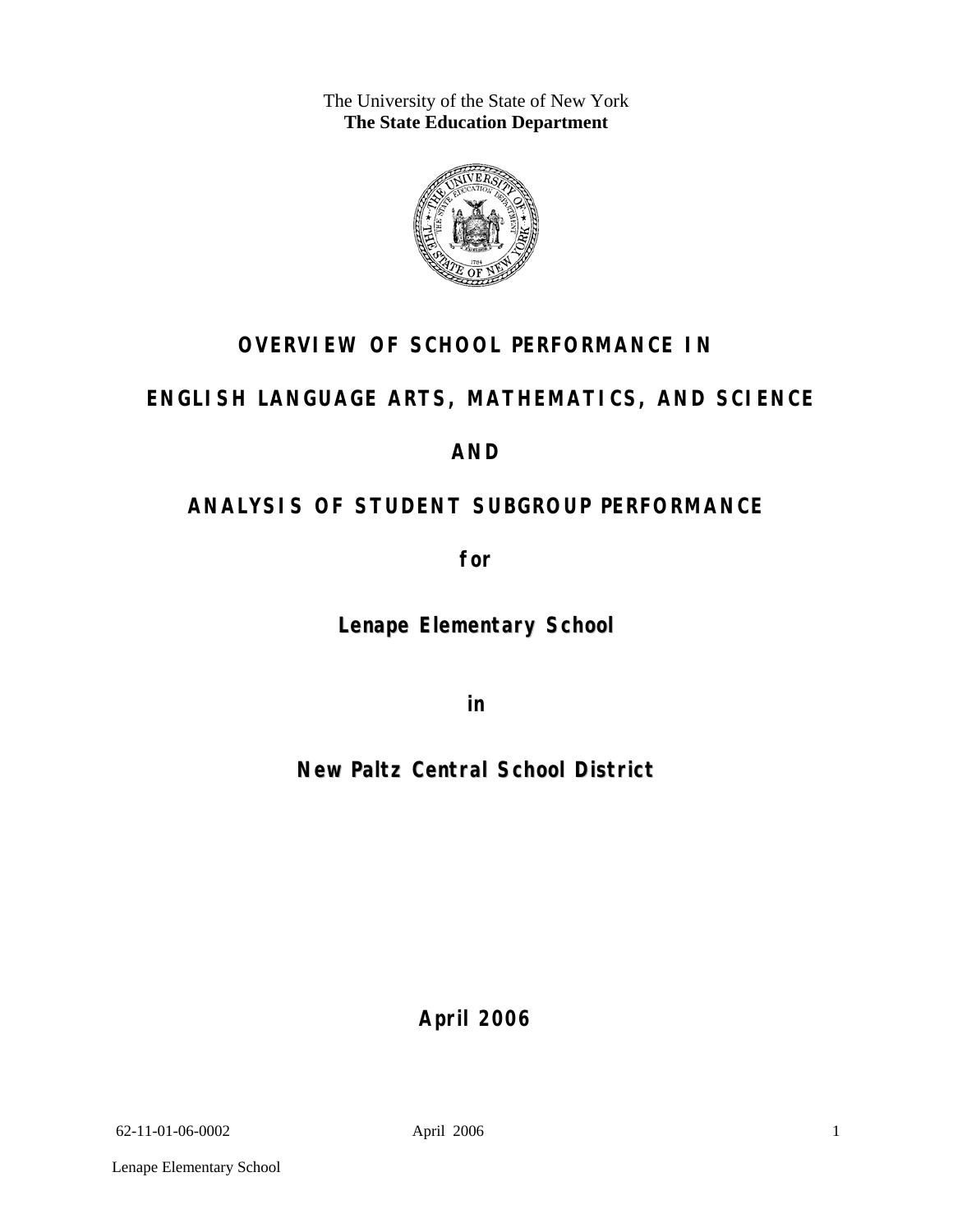#### **THE UNIVERSITY OF THE STATE OF NEW YORK**

#### **Regents of The University**

| Tonawanda             |
|-----------------------|
| Hollis                |
| New Rochelle          |
| Peru                  |
| <b>North Syracuse</b> |
| New York              |
|                       |
| Buffalo               |
| Hartsdale             |
| Albany                |
| <b>Bronx</b>          |
| <b>Binghamton</b>     |
| Rochester             |
| New York              |
| <b>Brooklyn</b>       |
| <b>Great Neck</b>     |

#### **President of The University and Commissioner of Education**

RICHARD P. MILLS

**Interim Deputy Commissioner for Elementary, Middle, Secondary and Continuing Education**  JEAN STEVENS

#### **Assistant Commissioner for Standards, Assessment and Reporting**  DAVID M. ABRAMS

#### **Coordinator, Information and Reporting Services**

MARTHA P. MUSSER

The State Education Department does not discriminate on the basis of age, color, religion, creed, disability, marital status, veteran status, national origin, race, gender, genetic predisposition or carrier status, or sexual orientation in its educational programs, services and activities. Portions of this publication can be made available in a variety of formats, including braille, large print or audio tape, upon request. Inquiries concerning this policy of nondiscrimination should be directed to the Department's Office for Diversity, Ethics, and Access, Room 530, Education Building, Albany, NY 12234. **Requests for additional copies of this publication may be made by contacting the Publications Sales Desk, Room 309, Education Building, Albany, NY 12234.** 

Please address all correspondence about this report that is not related to data corrections to:

*School Report Card Coordinator Information and Reporting Services Team New York State Education Department Room 863 EBA 89 Washington Avenue Albany, NY 12234*  E-mail: *RPTCARD@mail.nysed.gov*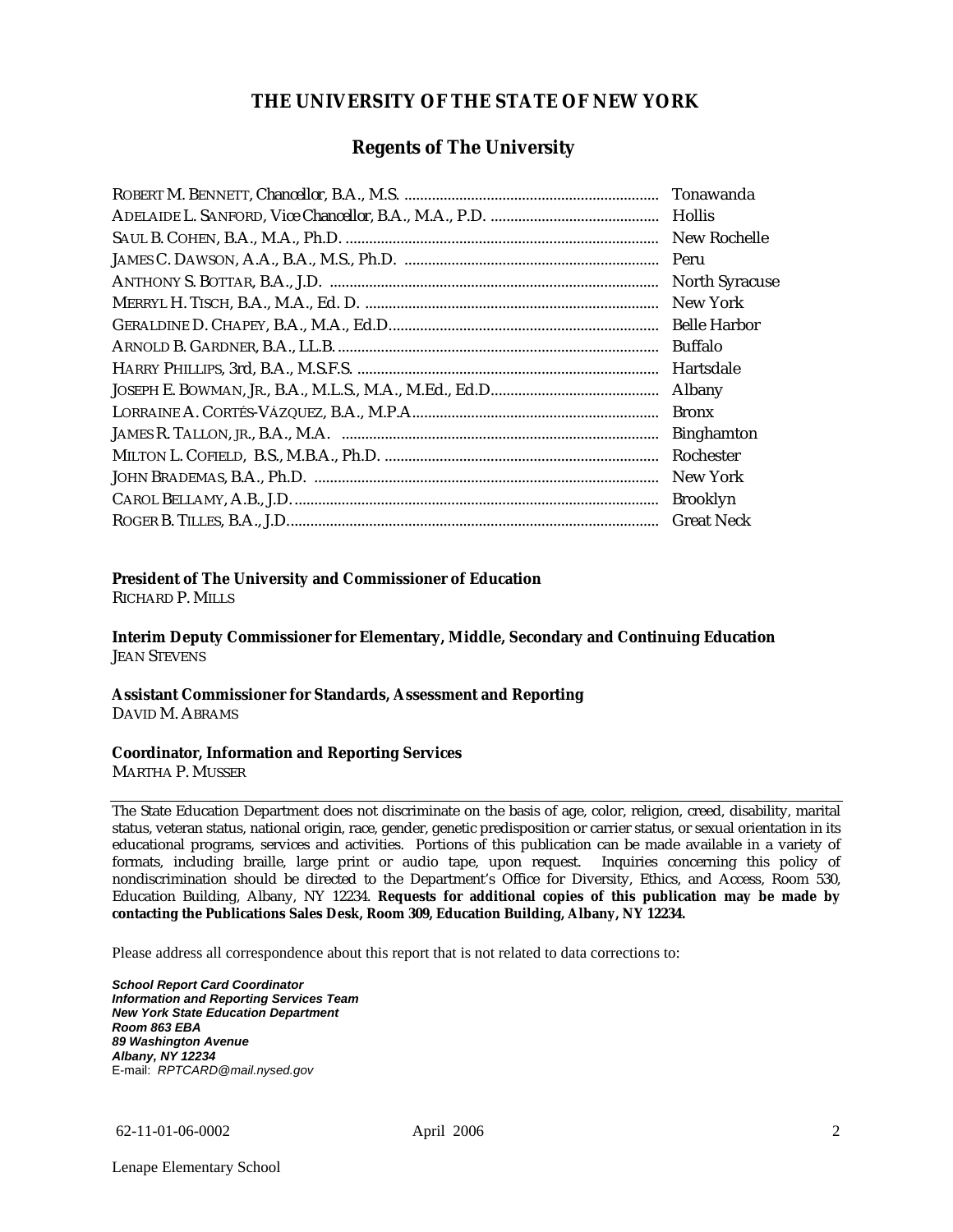The *New York State School Report Card* is an important part of the Board of Regents effort to raise learning standards for all students. It provides information to the public on student performance and other measures of school and district performance. Knowledge gained from the school report card on a school's strengths and weaknesses can be used to improve instruction and services to students.

The *New York State School Report Card* consists of three parts: the *Overview of School Performance in English Language Arts, Mathematics, and Science and Analysis of Student Subgroup Performance,* the *Comprehensive Information Report,* and the *Accountability Status Report*. The *Overview and Analysis* presents performance data on measures required by the federal No Child Left Behind Act: English, mathematics, science, and graduation rate. Performance data on other State assessments can be found in the *Comprehensive Information Report*. The *Accountability Status Report* provides information as to whether a school is making adequate progress toward enabling all students to achieve proficiency in English and mathematics.

State assessments are designed to help ensure that all students reach high learning standards. They show whether students are getting the foundation knowledge they need to succeed at the elementary, middle, and commencement levels and beyond. The State requires that students who are not making appropriate progress toward the standards receive academic intervention services.

In the *Overview*, performance on the elementary- and middle-level assessments in English language arts, mathematics, and science is reported in terms of mean scores and the percentage of students scoring at each of the four levels. These levels indicate performance on the standards from seriously deficient to advanced proficiency. Regents examination scores are reported in four score ranges. Scores of 65 to 100 are passing; scores of 55 to 64 earn credit toward a local diploma (with the approval of the local board of education). Though each elementary- and middle-level assessment is administered to students in a specific grade, secondary-level assessments are taken by students when they complete the coursework for the core curriculum. Therefore, the performance of students at the secondary level is measured for a student cohort rather than a group of students at a particular grade level. Students are grouped in cohorts according to the year in which they first entered grade 9.

The assessment data in the *Overview and Analysis* are for all tested students in the school, including general-education students and students with disabilities. In the *Overview*, each school's performance is compared with that of schools similar in grade level, district resources, and student needs as indicated by income and limited English proficiency (LEP) status. Each district's performance is compared with that of all public schools statewide. In the *Analysis*, performance is disaggregated by race/ethnicity, disability status, gender, LEP status, income level, and migrant status.

Explanations of terms referred to or symbols used in this part of the school report card may be found in the glossary on the last page. Further information on the school report card may be found in the guide, *Understanding Your School Report Card: April 2006*, available on the Information and Reporting Services Web site at www.emsc.nysed.gov/irts.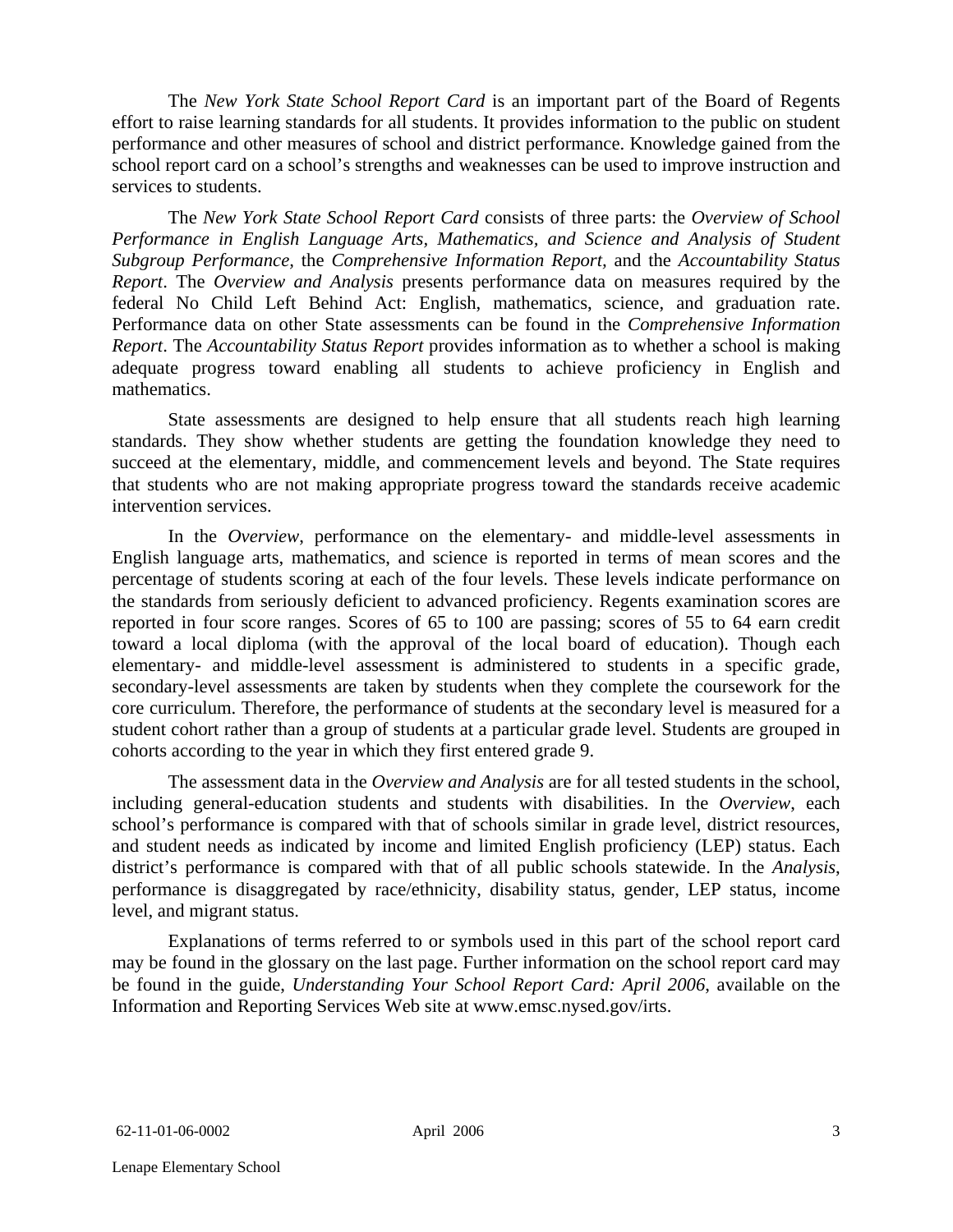# **Overview of School Performance in English Language Arts, Mathematics, and Science**

## **School Profile**

| Principal:<br>Mary Luzzi |             | (845)256-4300<br>Phone:   |
|--------------------------|-------------|---------------------------|
| Organization             | Grade Range | <b>Student Enrollment</b> |
| $2004 - 05$              | $3-5$       | 481                       |

| 2003–04 School District-wide Total Expenditure per Pupil | \$14,676 |
|----------------------------------------------------------|----------|
|----------------------------------------------------------|----------|

## **2004–05 Core Classes Taught by Highly Qualified Teachers\***

| <b>Total Number of</b><br><b>Core Classes</b> | <b>Percent Taught</b><br>by Highly<br>Qualified<br><b>Teachers</b> |
|-----------------------------------------------|--------------------------------------------------------------------|
|                                               | 100%                                                               |

\*To meet the federal definition of "highly qualified," public school teachers of core academic subjects must have at least a bachelor's degree and be State certified for and demonstrate subject matter competency in the core academic subject(s) they teach.

#### **2004–05 Teachers with No Valid Teaching Certificate\***

| <b>Total Number of</b><br><b>Teachers</b> | <b>Percent with No</b><br><b>Valid Teaching</b><br><b>Certificate</b> |
|-------------------------------------------|-----------------------------------------------------------------------|
| ۹4                                        | 0%                                                                    |
| $\mathbf{A}$<br>$\cdots$                  |                                                                       |

\*Includes teachers with a modified temporary license.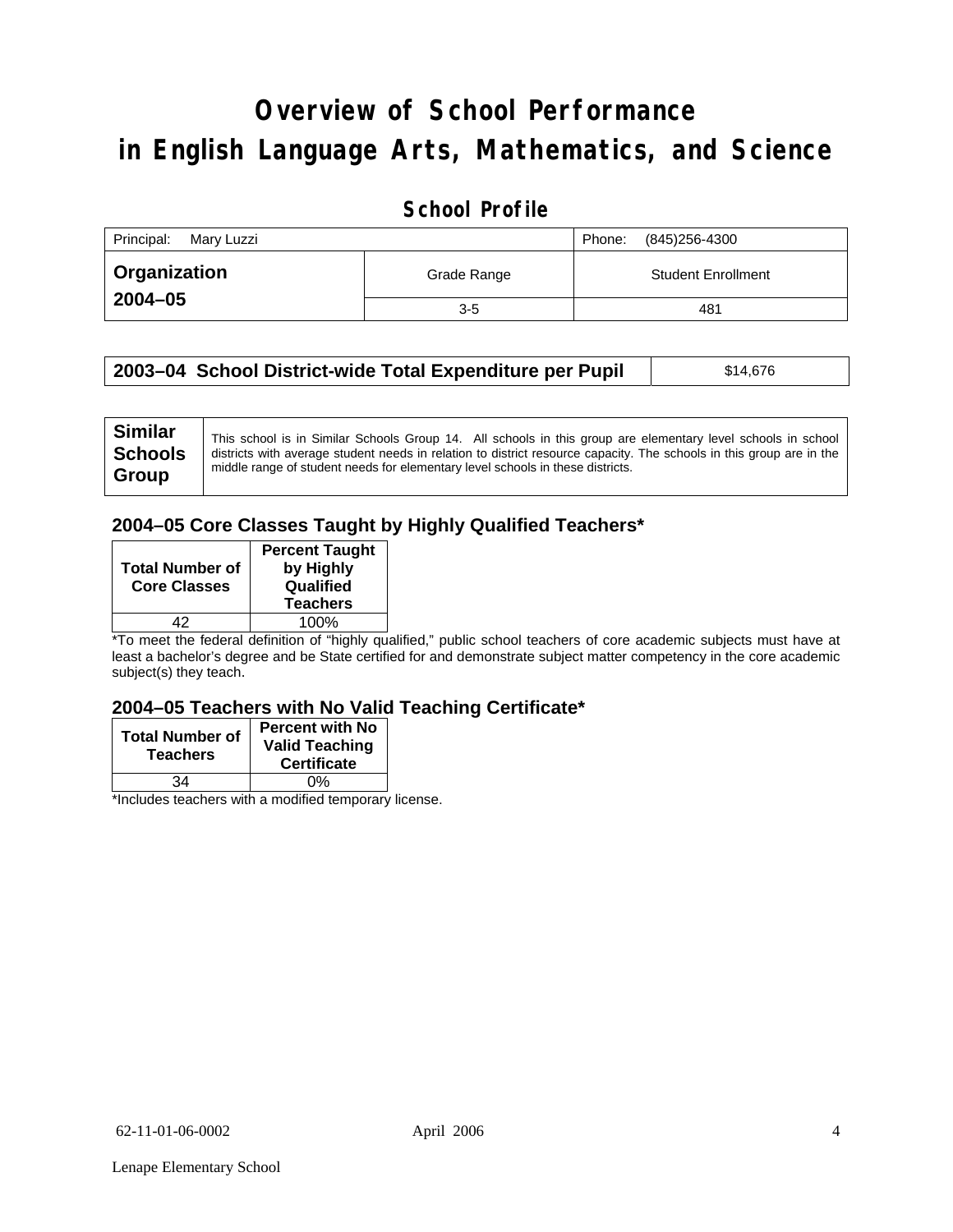English Language Arts



Percentages less than 0.51 will appear as zero because of rounding.

|                                             | <b>Counts of Students</b> |                    |                    |                    |                     |                   |
|---------------------------------------------|---------------------------|--------------------|--------------------|--------------------|---------------------|-------------------|
| <b>Performance at</b><br><b>This School</b> | Level 1<br>455-602        | Level 2<br>603-644 | Level 3<br>645-691 | Level 4<br>692-800 | <b>Total Tested</b> | <b>Mean Score</b> |
| Feb 2003                                    |                           | 47                 | 93                 | 41                 | 184                 | 666               |
| <b>Feb 2004</b>                             |                           | 46                 | 88                 | 32                 | 173                 | 662               |
| Feb 2005                                    |                           | 33                 | 72                 | 31                 | 143                 | 668               |

| Elementary-Level English Language Arts Levels — Listening, Reading, and Writing Standards |                                                                                                               |  |
|-------------------------------------------------------------------------------------------|---------------------------------------------------------------------------------------------------------------|--|
| Level 4                                                                                   | These students <b>exceed the standards</b> and are moving toward high performance on the Regents examination. |  |
| Level 3                                                                                   | These students meet the standards and, with continued steady growth, should pass the Regents examination.     |  |
| Level 2                                                                                   | These students need extra help to meet the standards and pass the Regents examination.                        |  |
| Level 1                                                                                   | These students have serious academic deficiencies.                                                            |  |

**Performance of Limited English Proficient Students Taking the New York State English as a Second Language Achievement Test (NYSESLAT) as the Measure of English Language Arts Achievement**

| Grade 4 | _evel | Level 2 | Levels 3 & 4 | <b>Total Tested</b> |
|---------|-------|---------|--------------|---------------------|
| 2005    |       |         |              |                     |

**Performance of Students with Severe Disabilities on the New York State Alternate Assessment (NYSAA) in English** 

| <b>Elementary Level</b> | AA-Level | AA-Level 2 | AA-Level 3 | <b>AA-Level 4</b> | <b>Total Tested</b> |
|-------------------------|----------|------------|------------|-------------------|---------------------|
| 2004-05                 |          |            |            |                   |                     |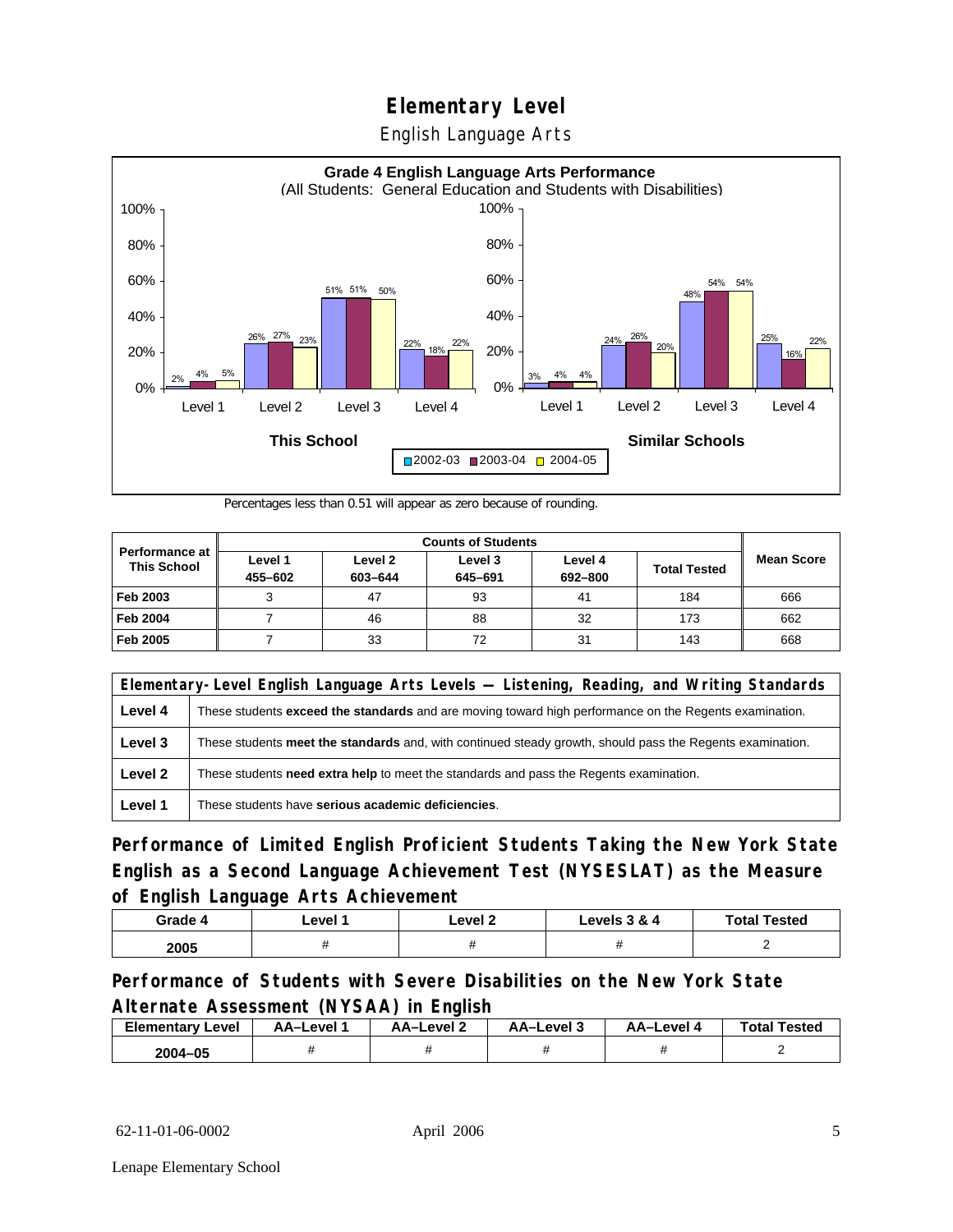## Mathematics



Percentages less than 0.51 will appear as zero because of rounding.

|                                             | <b>Counts of Students</b> |                    |                    |                    |                     |                   |
|---------------------------------------------|---------------------------|--------------------|--------------------|--------------------|---------------------|-------------------|
| <b>Performance at</b><br><b>This School</b> | Level 1<br>448-601        | Level 2<br>602-636 | Level 3<br>637-677 | Level 4<br>678-810 | <b>Total Tested</b> | <b>Mean Score</b> |
| May 2003                                    | 6                         | 42                 | 110                | 33                 | 191                 | 653               |
| May 2004                                    |                           | 27                 | 88                 | 56                 | 174                 | 666               |
| May 2005                                    |                           | 14                 | 79                 | 52                 | 152                 | 665               |

|         | Elementary-Level Mathematics Levels -                                                                     |  |  |
|---------|-----------------------------------------------------------------------------------------------------------|--|--|
|         | Knowledge, Reasoning, and Problem-Solving Standards                                                       |  |  |
| Level 4 | These students exceed the standards and are moving toward high performance on the Regents examination.    |  |  |
| Level 3 | These students meet the standards and, with continued steady growth, should pass the Regents examination. |  |  |
| Level 2 | These students need extra help to meet the standards and pass the Regents examination.                    |  |  |
| Level 1 | These students have serious academic deficiencies.                                                        |  |  |

### **Performance of Students with Severe Disabilities on the New York State Alternate Assessment (NYSAA) in Mathematics**

| Elementary<br>Level | AA–Level | – AA–Level ∠ | د AA–Level | AA-Level . | <b>Total Tested</b> |
|---------------------|----------|--------------|------------|------------|---------------------|
| 2004-05             |          |              |            |            |                     |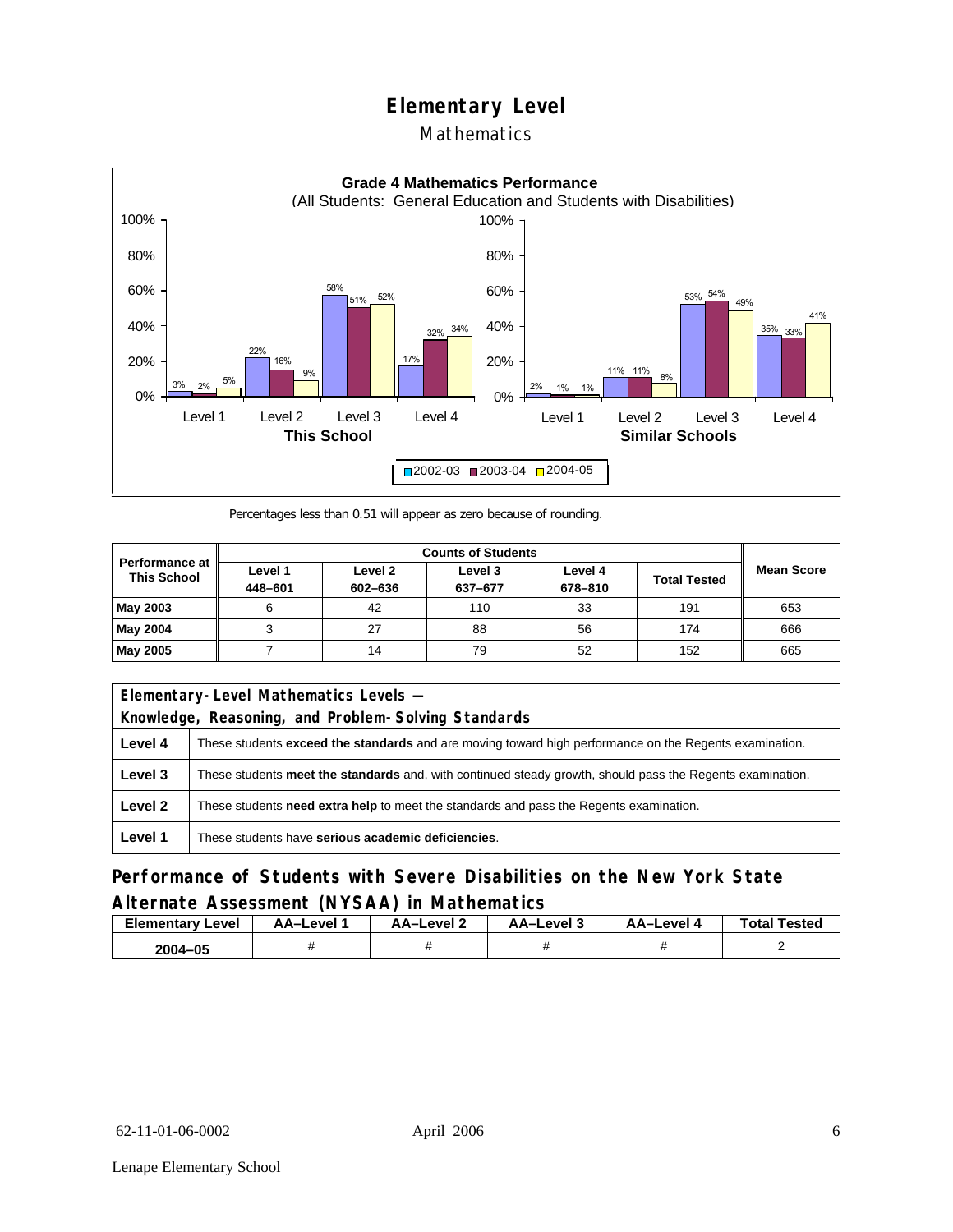



Percentages less than 0.51 will appear as zero because of rounding.

| <b>Performance at</b><br><b>This School</b> |                     |                      |                      |                   |                     |                   |
|---------------------------------------------|---------------------|----------------------|----------------------|-------------------|---------------------|-------------------|
|                                             | Level 1<br>$0 - 44$ | Level 2<br>$45 - 64$ | Level 3<br>$65 - 84$ | Level 4<br>85-100 | <b>Total Tested</b> | <b>Mean Score</b> |
| <b>May 2004</b>                             |                     | 14                   | 72                   | 88                | 175                 | 82                |
| <b>May 2005</b>                             |                     | 19                   | 55                   | 70                | 149                 | 80                |

| Elementary-Level Science Levels -<br>Knowledge, Reasoning, and Problem-Solving Standards |                                                                                                               |  |  |  |  |  |  |
|------------------------------------------------------------------------------------------|---------------------------------------------------------------------------------------------------------------|--|--|--|--|--|--|
| Level 4                                                                                  | These students <b>exceed the standards</b> and are moving toward high performance on the Regents examination. |  |  |  |  |  |  |
| Level 3                                                                                  | These students meet the standards and, with continued steady growth, should pass the Regents examination.     |  |  |  |  |  |  |
| Level 2                                                                                  | These students <b>need extra help</b> to meet the standards and pass the Regents examination.                 |  |  |  |  |  |  |
| Level 1                                                                                  | These students have serious academic deficiencies.                                                            |  |  |  |  |  |  |

### **Performance of Students with Severe Disabilities on the New York State Alternate Assessment (NYSAA) in Science**

| <b>Elementary Level</b> | AA-Level | AA–Level ∠ | د AA–Level | AA–Level 4 | <b>Total Tested</b> |
|-------------------------|----------|------------|------------|------------|---------------------|
| 2004-05                 |          |            |            |            |                     |

\*Only two years of data are shown because a new assessment in elementary-level science was administered for the first time in 2003–04.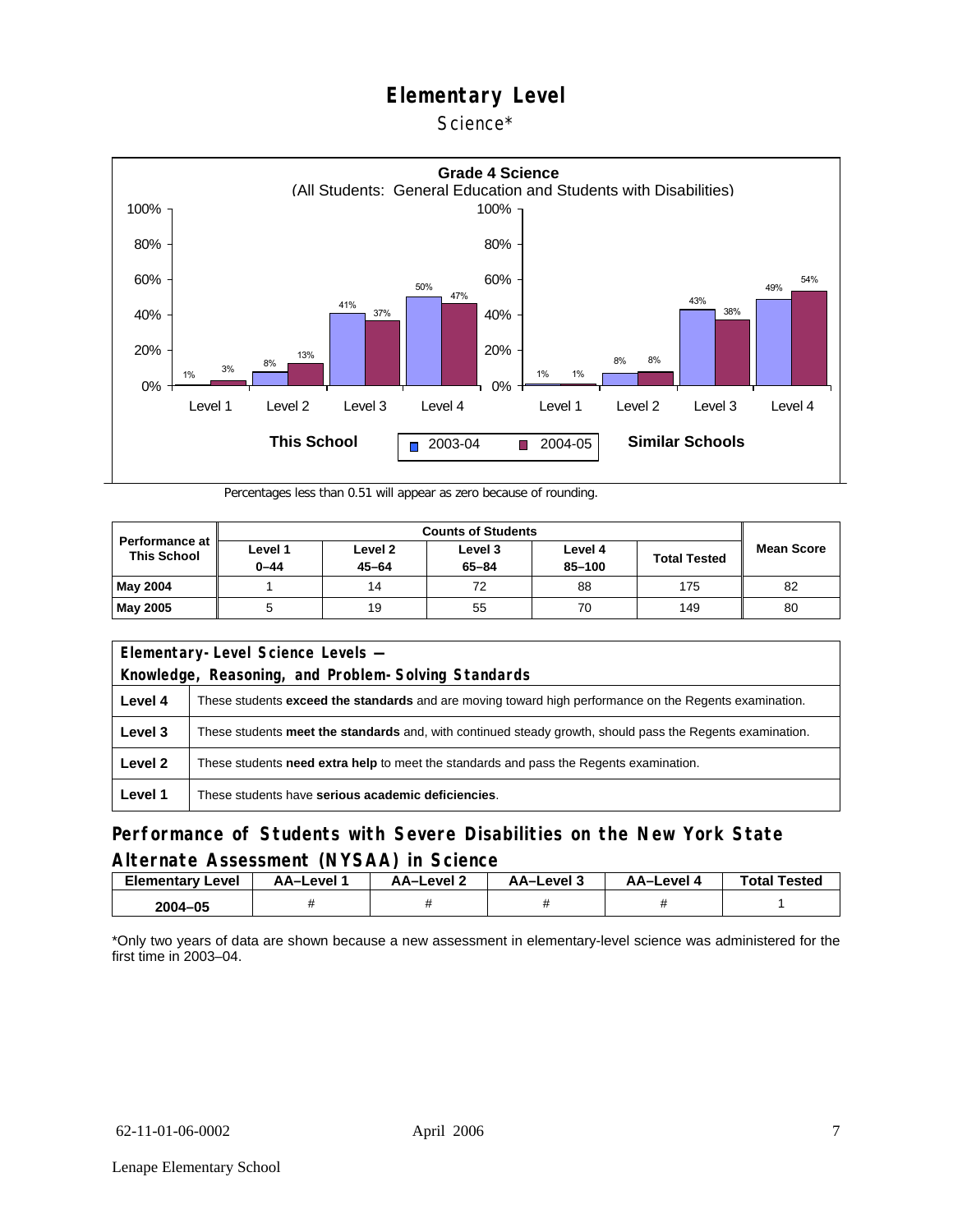# **Analysis of Student Subgroup Performance**

Historically, on State assessments the average performance of Black, Hispanic, and Native American students has been lower than that of White and Asian students. Similarly, students from lowincome families have not performed as well as those from higher income families. A high priority of the Board of Regents is to eliminate these gaps in student performance. In addition, Title I of the federal Elementary and Secondary Education Act includes explicit requirements "to ensure that students served by Title I are given the same opportunity to achieve to high standards and are held to the same high expectations as all students in each State."

This section of the school report card provides performance data for two years by racial/ethnic group, disability status, gender, English proficiency status, income level, and migrant status. The purpose of the student subgroup analyses is to determine if students who perform below the standards in any school tend to fall into particular groups, such as minority students, limited English proficient students, or economically disadvantaged students. If these analyses provide evidence that students in one of the groups achieve at a lower level than other students, the school and community should examine the reasons for this lower performance and make necessary changes in curriculum, instruction, and student support services to remedy these performance gaps. If your school did not report data for the 2004–05 school year for a subject and grade, a table showing data for subgroups in that subject and grade will not be included in the *Analysis*.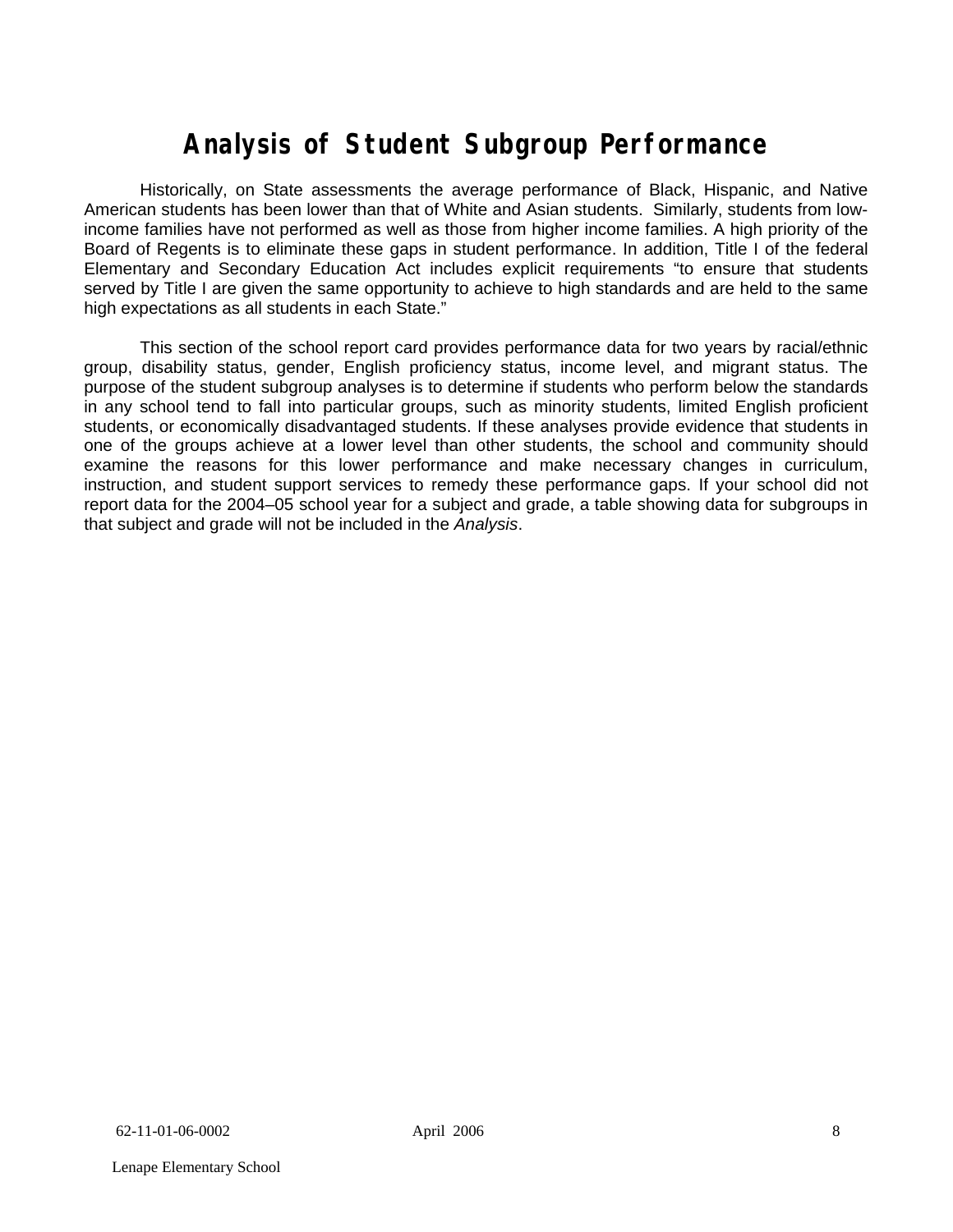## English Language Arts

|                                              |               |                                                                   | ັ<br>2003-04 |             | 2004-05       |                                                                   |         |     |
|----------------------------------------------|---------------|-------------------------------------------------------------------|--------------|-------------|---------------|-------------------------------------------------------------------|---------|-----|
| <b>Student Subgroup</b>                      | <b>Total</b>  | <b>Percentages of Tested</b><br><b>Students Scoring at Levels</b> |              |             | <b>Total</b>  | <b>Percentages of Tested</b><br><b>Students Scoring at Levels</b> |         |     |
|                                              | <b>Tested</b> | $2 - 4$                                                           | $3 - 4$      | 4           | <b>Tested</b> | $2 - 4$                                                           | $3 - 4$ | 4   |
| <b>Results by Race/Ethnicity</b>             |               |                                                                   |              |             |               |                                                                   |         |     |
| American Indian/Alaskan Native               | $\mathbf{1}$  | s                                                                 | ${\bf s}$    | $\mathbf s$ | $\mathbf 0$   | 0%                                                                | 0%      | 0%  |
| <b>Black</b>                                 | 10            | 100%                                                              | 70%          | 10%         | 10            | 90%                                                               | 60%     | 10% |
| Hispanic                                     | 8             | s                                                                 | s            | s           | 10            | 90%                                                               | 60%     | 10% |
| Asian or Pacific Islander                    | 10            | 100%                                                              | 80%          | 30%         | 6             | 100%                                                              | 50%     | 33% |
| White                                        | 144           | 96%                                                               | 69%          | 18%         | 117           | 96%                                                               | 75%     | 23% |
| Total                                        | 173           | 96%                                                               | 69%          | 18%         | 143           | 95%                                                               | 72%     | 22% |
| Small Group Totals (s)                       | 9             | 89%                                                               | 67%          | 22%         | 0             | 0%                                                                | 0%      | 0%  |
| <b>Results by Disability Status</b>          |               |                                                                   |              |             |               |                                                                   |         |     |
| General-education students                   | 147           | 99%                                                               | 78%          | 22%         | 130           | 99%                                                               | 78%     | 24% |
| Students with disabilities                   | 26            | 77%                                                               | 19%          | 0%          | 13            | 54%                                                               | 8%      | 0%  |
| Total                                        | 173           | 96%                                                               | 69%          | 18%         | 143           | 95%                                                               | 72%     | 22% |
| <b>Results by Gender</b>                     |               |                                                                   |              |             |               |                                                                   |         |     |
| Female                                       | 87            | 95%                                                               | 76%          | 30%         | 68            | 100%                                                              | 76%     | 25% |
| Male                                         | 86            | 97%                                                               | 63%          | 7%          | 75            | 91%                                                               | 68%     | 19% |
| Total                                        | 173           | 96%                                                               | 69%          | 18%         | 143           | 95%                                                               | 72%     | 22% |
| <b>Results by English Proficiency Status</b> |               |                                                                   |              |             |               |                                                                   |         |     |
| English proficient                           | 173           | 96%                                                               | 69%          | 18%         | 138           | 95%                                                               | 74%     | 22% |
| Limited English proficient                   | $\Omega$      | 0%                                                                | 0%           | 0%          | 5             | 100%                                                              | 20%     | 20% |
| Total                                        | 173           | 96%                                                               | 69%          | 18%         | 143           | 95%                                                               | 72%     | 22% |
| <b>Results by Income Level</b>               |               |                                                                   |              |             |               |                                                                   |         |     |
| Economically disadvantaged                   | 23            | 91%                                                               | 43%          | 9%          | 23            | 91%                                                               | 43%     | 4%  |
| Not disadvantaged                            | 150           | 97%                                                               | 73%          | 20%         | 120           | 96%                                                               | 78%     | 25% |
| Total                                        | 173           | 96%                                                               | 69%          | 18%         | 143           | 95%                                                               | 72%     | 22% |
| <b>Results by Migrant Status</b>             |               |                                                                   |              |             |               |                                                                   |         |     |
| Migrant family                               | $\mathbf{1}$  | s                                                                 | s            | s           | $\mathbf{1}$  | s                                                                 | s       | s   |
| Not migrant family                           | 172           | s                                                                 | s            | s           | 142           | s                                                                 | s       | s   |
| Total                                        | 173           | 96%                                                               | 69%          | 18%         | 143           | 95%                                                               | 72%     | 22% |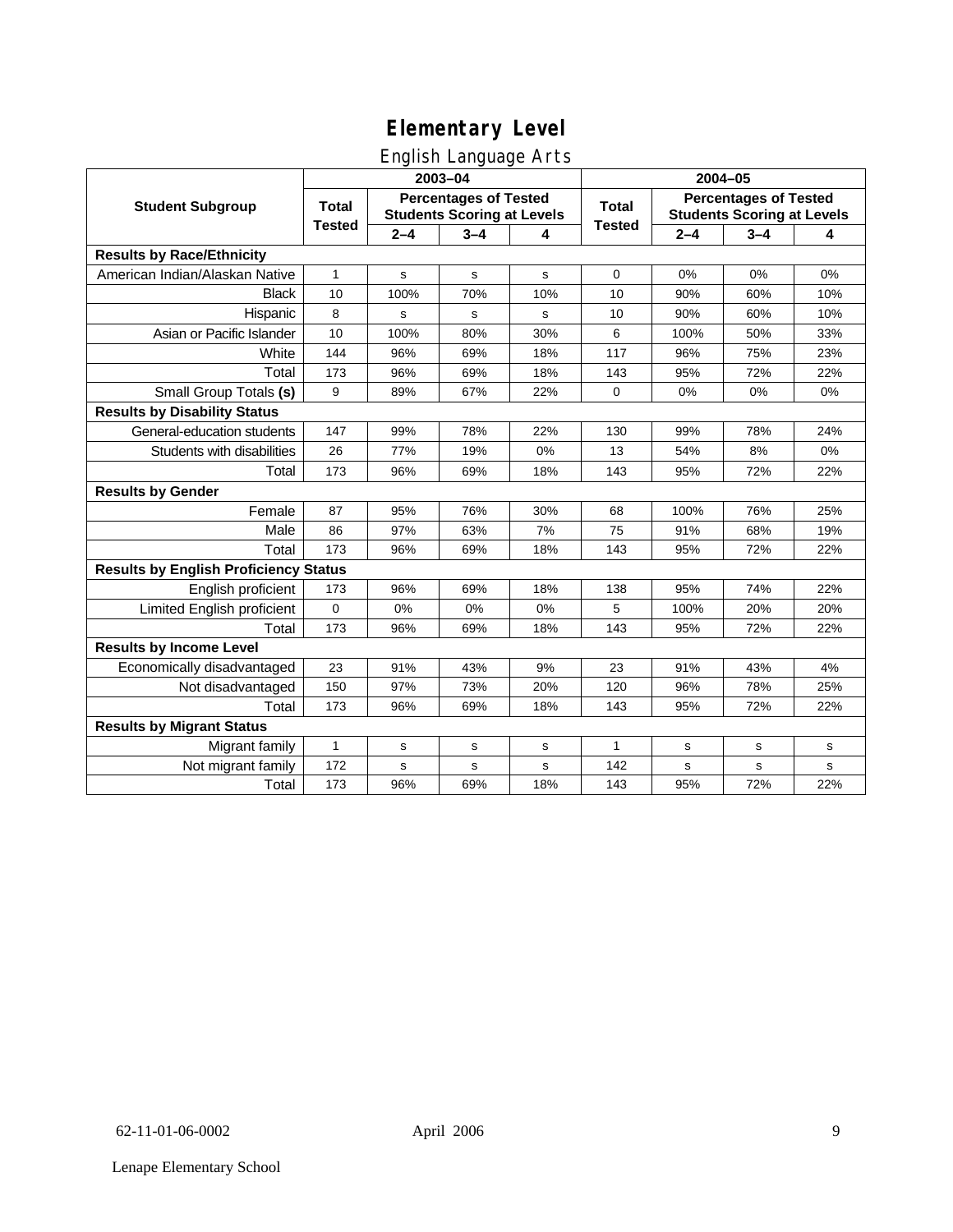## Mathematics

|                                              |                |         | 2003-04     |                                                                   | 2004-05        |                                                                   |         |     |  |
|----------------------------------------------|----------------|---------|-------------|-------------------------------------------------------------------|----------------|-------------------------------------------------------------------|---------|-----|--|
| <b>Student Subgroup</b>                      | <b>Total</b>   |         |             | <b>Percentages of Tested</b><br><b>Students Scoring at Levels</b> |                | <b>Percentages of Tested</b><br><b>Students Scoring at Levels</b> |         |     |  |
|                                              | <b>Tested</b>  | $2 - 4$ | $3 - 4$     | 4                                                                 | <b>Tested</b>  | $2 - 4$                                                           | $3 - 4$ | 4   |  |
| <b>Results by Race/Ethnicity</b>             |                |         |             |                                                                   |                |                                                                   |         |     |  |
| American Indian/Alaskan Native               | $\mathbf{1}$   | s       | s           | s                                                                 | $\Omega$       | 0%                                                                | 0%      | 0%  |  |
| <b>Black</b>                                 | 10             | 100%    | 70%         | 10%                                                               | 10             | 100%                                                              | 80%     | 20% |  |
| Hispanic                                     | 8              | s       | s           | s                                                                 | 12             | 83%                                                               | 75%     | 8%  |  |
| Asian or Pacific Islander                    | 11             | 100%    | 91%         | 27%                                                               | 6              | 100%                                                              | 67%     | 50% |  |
| White                                        | 144            | 98%     | 84%         | 35%                                                               | 124            | 96%                                                               | 89%     | 37% |  |
| Total                                        | 174            | 98%     | 83%         | 32%                                                               | 152            | 95%                                                               | 86%     | 34% |  |
| Small Group Totals (s)                       | 9              | 100%    | 67%         | 11%                                                               | $\Omega$       | 0%                                                                | 0%      | 0%  |  |
| <b>Results by Disability Status</b>          |                |         |             |                                                                   |                |                                                                   |         |     |  |
| General-education students                   | 148            | 100%    | 88%         | 37%                                                               | 137            | 99%                                                               | 92%     | 38% |  |
| Students with disabilities                   | 26             | 88%     | 54%         | 4%                                                                | 15             | 60%                                                               | 33%     | 0%  |  |
| Total                                        | 174            | 98%     | 83%         | 32%                                                               | 152            | 95%                                                               | 86%     | 34% |  |
| <b>Results by Gender</b>                     |                |         |             |                                                                   |                |                                                                   |         |     |  |
| Female                                       | 87             | 98%     | 85%         | 34%                                                               | 73             | 100%                                                              | 89%     | 23% |  |
| Male                                         | 87             | 99%     | 80%         | 30%                                                               | 79             | 91%                                                               | 84%     | 44% |  |
| Total                                        | 174            | 98%     | 83%         | 32%                                                               | 152            | 95%                                                               | 86%     | 34% |  |
| <b>Results by English Proficiency Status</b> |                |         |             |                                                                   |                |                                                                   |         |     |  |
| English proficient                           | 172            | s       | s           | s                                                                 | 145            | 95%                                                               | 86%     | 36% |  |
| <b>Limited English proficient</b>            | $\overline{2}$ | s       | $\mathbf s$ | s                                                                 | $\overline{7}$ | 100%                                                              | 86%     | 0%  |  |
| Total                                        | 174            | 98%     | 83%         | 32%                                                               | 152            | 95%                                                               | 86%     | 34% |  |
| <b>Results by Income Level</b>               |                |         |             |                                                                   |                |                                                                   |         |     |  |
| Economically disadvantaged                   | 24             | 96%     | 67%         | 17%                                                               | 26             | 92%                                                               | 73%     | 8%  |  |
| Not disadvantaged                            | 150            | 99%     | 85%         | 35%                                                               | 126            | 96%                                                               | 89%     | 40% |  |
| Total                                        | 174            | 98%     | 83%         | 32%                                                               | 152            | 95%                                                               | 86%     | 34% |  |
| <b>Results by Migrant Status</b>             |                |         |             |                                                                   |                |                                                                   |         |     |  |
| Migrant family                               | $\mathbf{1}$   | s       | s           | s                                                                 | 2              | s                                                                 | s       | s   |  |
| Not migrant family                           | 173            | s       | $\mathbf s$ | s                                                                 | 150            | s                                                                 | s       | s   |  |
| Total                                        | 174            | 98%     | 83%         | 32%                                                               | 152            | 95%                                                               | 86%     | 34% |  |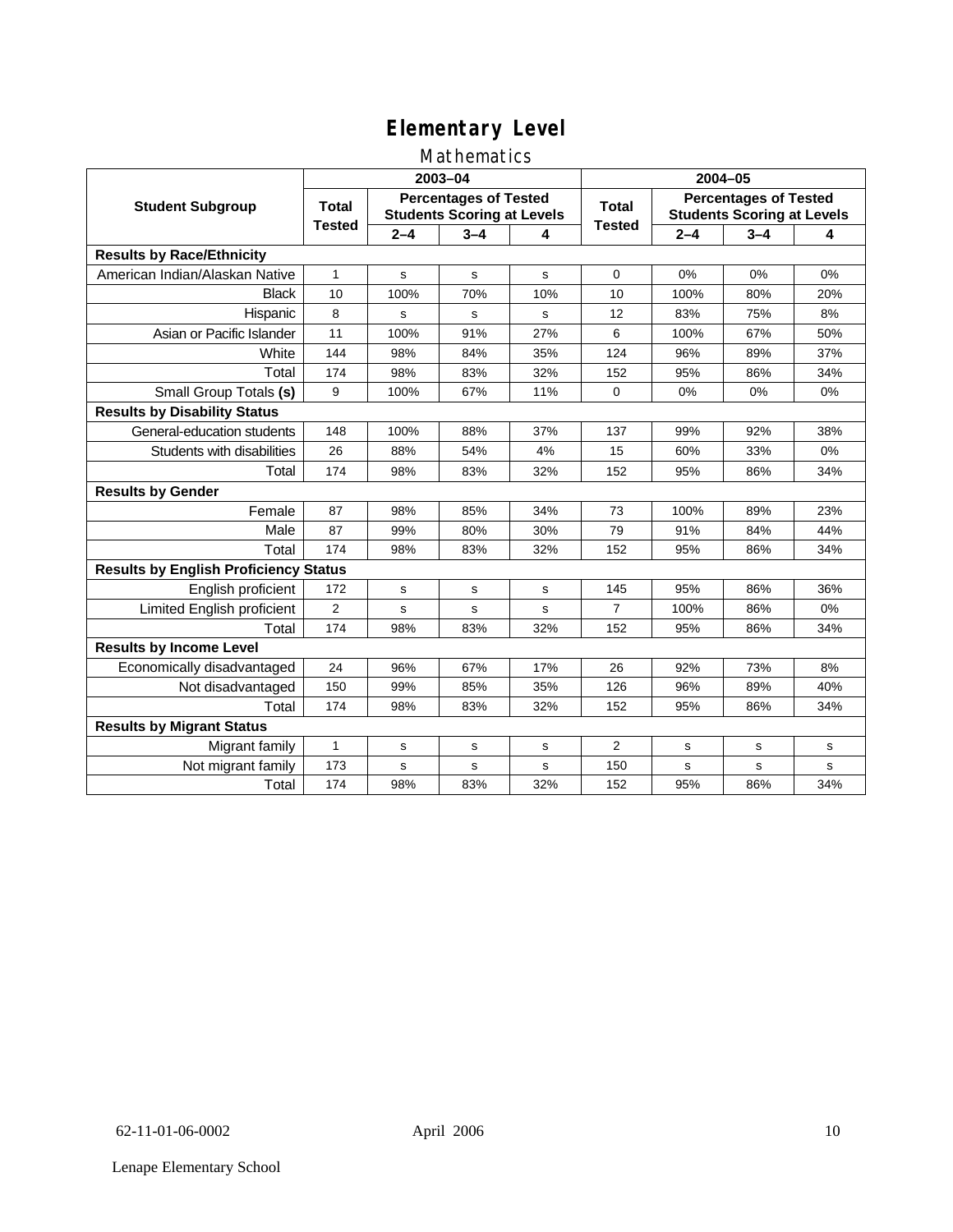#### **Science**

|                                              | 2003-04                                                                                            |             |         |                               |                                                                   | 2004-05 |         |     |  |
|----------------------------------------------|----------------------------------------------------------------------------------------------------|-------------|---------|-------------------------------|-------------------------------------------------------------------|---------|---------|-----|--|
| <b>Student Subgroup</b>                      | <b>Percentages of Tested</b><br><b>Total</b><br><b>Students Scoring at Levels</b><br><b>Tested</b> |             |         | <b>Total</b><br><b>Tested</b> | <b>Percentages of Tested</b><br><b>Students Scoring at Levels</b> |         |         |     |  |
|                                              |                                                                                                    | $2 - 4$     | $3 - 4$ | 4                             |                                                                   | $2 - 4$ | $3 - 4$ | 4   |  |
| <b>Results by Race/Ethnicity</b>             |                                                                                                    |             |         |                               |                                                                   |         |         |     |  |
| American Indian/Alaskan Native               | $\mathbf{1}$                                                                                       | s           | s       | s                             | 0                                                                 | 0%      | 0%      | 0%  |  |
| <b>Black</b>                                 | 10                                                                                                 | 100%        | 90%     | 20%                           | 9                                                                 | 100%    | 78%     | 22% |  |
| Hispanic                                     | 8                                                                                                  | s           | s       | $\mathbf s$                   | 12                                                                | 83%     | 67%     | 8%  |  |
| Asian or Pacific Islander                    | 11                                                                                                 | 91%         | 82%     | 64%                           | 6                                                                 | 83%     | 67%     | 50% |  |
| White                                        | 145                                                                                                | 100%        | 92%     | 51%                           | 122                                                               | 98%     | 87%     | 52% |  |
| Total                                        | 175                                                                                                | 99%         | 91%     | 50%                           | 149                                                               | 97%     | 84%     | 47% |  |
| Small Group Totals (s)                       | 9                                                                                                  | 100%        | 89%     | 56%                           | $\mathbf 0$                                                       | 0%      | 0%      | 0%  |  |
| <b>Results by Disability Status</b>          |                                                                                                    |             |         |                               |                                                                   |         |         |     |  |
| General-education students                   | 149                                                                                                | 99%         | 95%     | 56%                           | 135                                                               | 99%     | 88%     | 52% |  |
| Students with disabilities                   | 26                                                                                                 | 100%        | 73%     | 19%                           | 14                                                                | 79%     | 43%     | 0%  |  |
| Total                                        | 175                                                                                                | 99%         | 91%     | 50%                           | 149                                                               | 97%     | 84%     | 47% |  |
| <b>Results by Gender</b>                     |                                                                                                    |             |         |                               |                                                                   |         |         |     |  |
| Female                                       | 88                                                                                                 | 99%         | 90%     | 51%                           | 72                                                                | 97%     | 89%     | 42% |  |
| Male                                         | 87                                                                                                 | 100%        | 93%     | 49%                           | 77                                                                | 96%     | 79%     | 52% |  |
| Total                                        | 175                                                                                                | 99%         | 91%     | 50%                           | 149                                                               | 97%     | 84%     | 47% |  |
| <b>Results by English Proficiency Status</b> |                                                                                                    |             |         |                               |                                                                   |         |         |     |  |
| English proficient                           | 173                                                                                                | s           | s       | s                             | 143                                                               | 97%     | 85%     | 49% |  |
| Limited English proficient                   | 2                                                                                                  | s           | s       | s                             | 6                                                                 | 100%    | 50%     | 0%  |  |
| Total                                        | 175                                                                                                | 99%         | 91%     | 50%                           | 149                                                               | 97%     | 84%     | 47% |  |
| <b>Results by Income Level</b>               |                                                                                                    |             |         |                               |                                                                   |         |         |     |  |
| Economically disadvantaged                   | 24                                                                                                 | 96%         | 79%     | 29%                           | 26                                                                | 92%     | 62%     | 12% |  |
| Not disadvantaged                            | 151                                                                                                | 100%        | 93%     | 54%                           | 123                                                               | 98%     | 89%     | 54% |  |
| Total                                        | 175                                                                                                | 99%         | 91%     | 50%                           | 149                                                               | 97%     | 84%     | 47% |  |
| <b>Results by Migrant Status</b>             |                                                                                                    |             |         |                               |                                                                   |         |         |     |  |
| Migrant family                               | 1                                                                                                  | $\mathbf s$ | s       | s                             | 2                                                                 | s       | s       | s   |  |
| Not migrant family                           | 174                                                                                                | s           | s       | s                             | 147                                                               | s       | s       | s   |  |
| Total                                        | 175                                                                                                | 99%         | 91%     | 50%                           | 149                                                               | 97%     | 84%     | 47% |  |